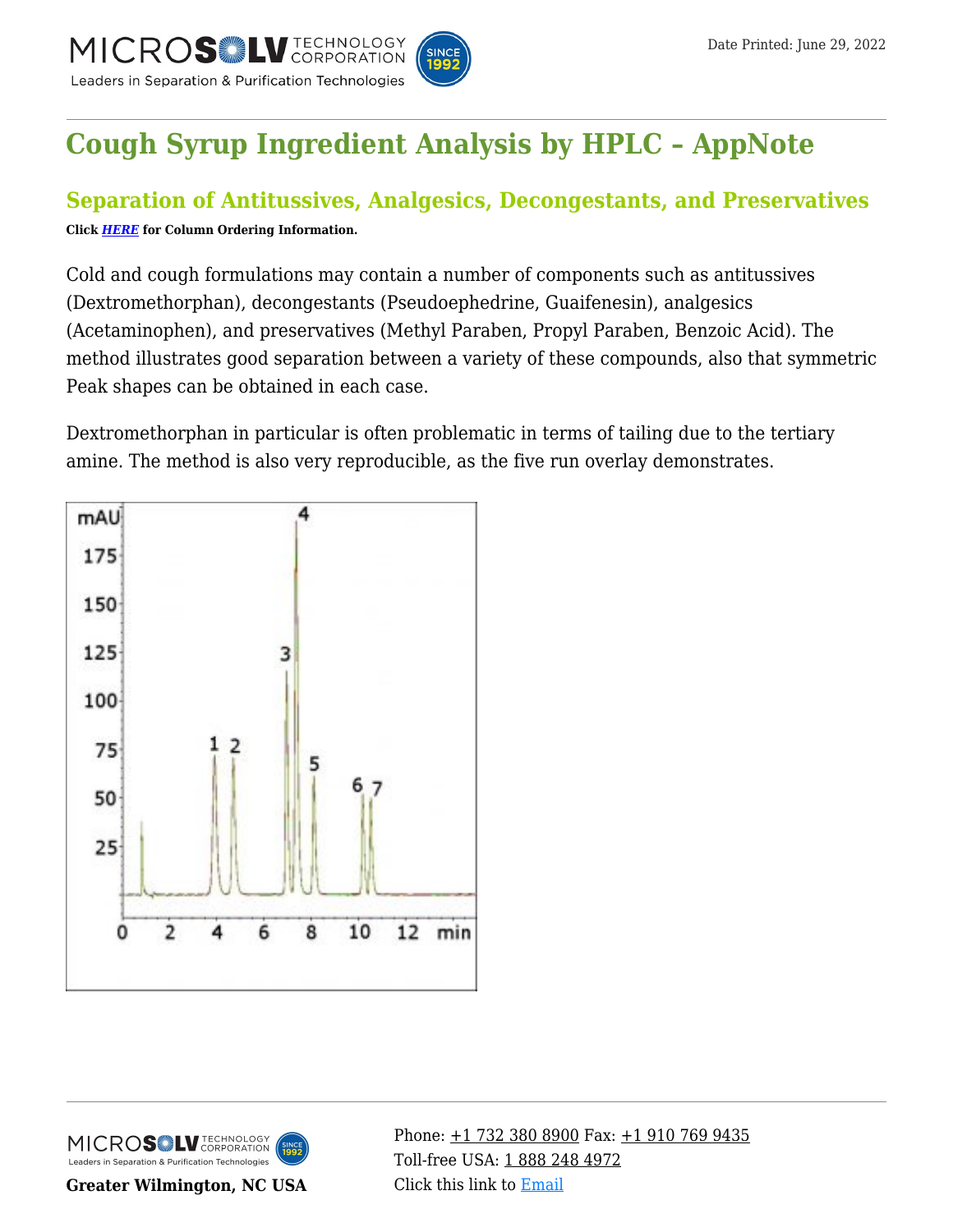





#### **Peaks:**

- 1. Acetaminophen
- 2. Pseudoephedrine
	- 3. Guaifenesin
	- 4. Benzoic Acid
- 5. Methyl Paraben
- 6. Dextromethorphan
	- 7. Propyl Paraben

## **Method Conditions**

**Column:** Cogent Phenyl Hydride™, 4μm, 100Å **Catalog No.:** 69020-7.5P **Dimensions:** 4.6 x 75mm **Mobile Phase:**

A: DI Water  $/$  0.1% TFA  $(v/v)$ 

B: Acetonitrile /  $0.1\%$  TFA  $(v/v)$ 

### **Gradient:**

| Time (minutes) | %B |
|----------------|----|
|                | 5  |
| 2              | 5  |
| 11             | 50 |
| 12             | 5  |

**Post Time:** 3 minutes **Flow rate:** 1.0 mL / minute



**Greater Wilmington, NC USA**

Phone:  $\pm$ 1 732 380 8900 Fax:  $\pm$ 1 910 769 9435 Toll-free USA: [1 888 248 4972](#page--1-0) Click this link to [Email](https://www.mtc-usa.com/contact)